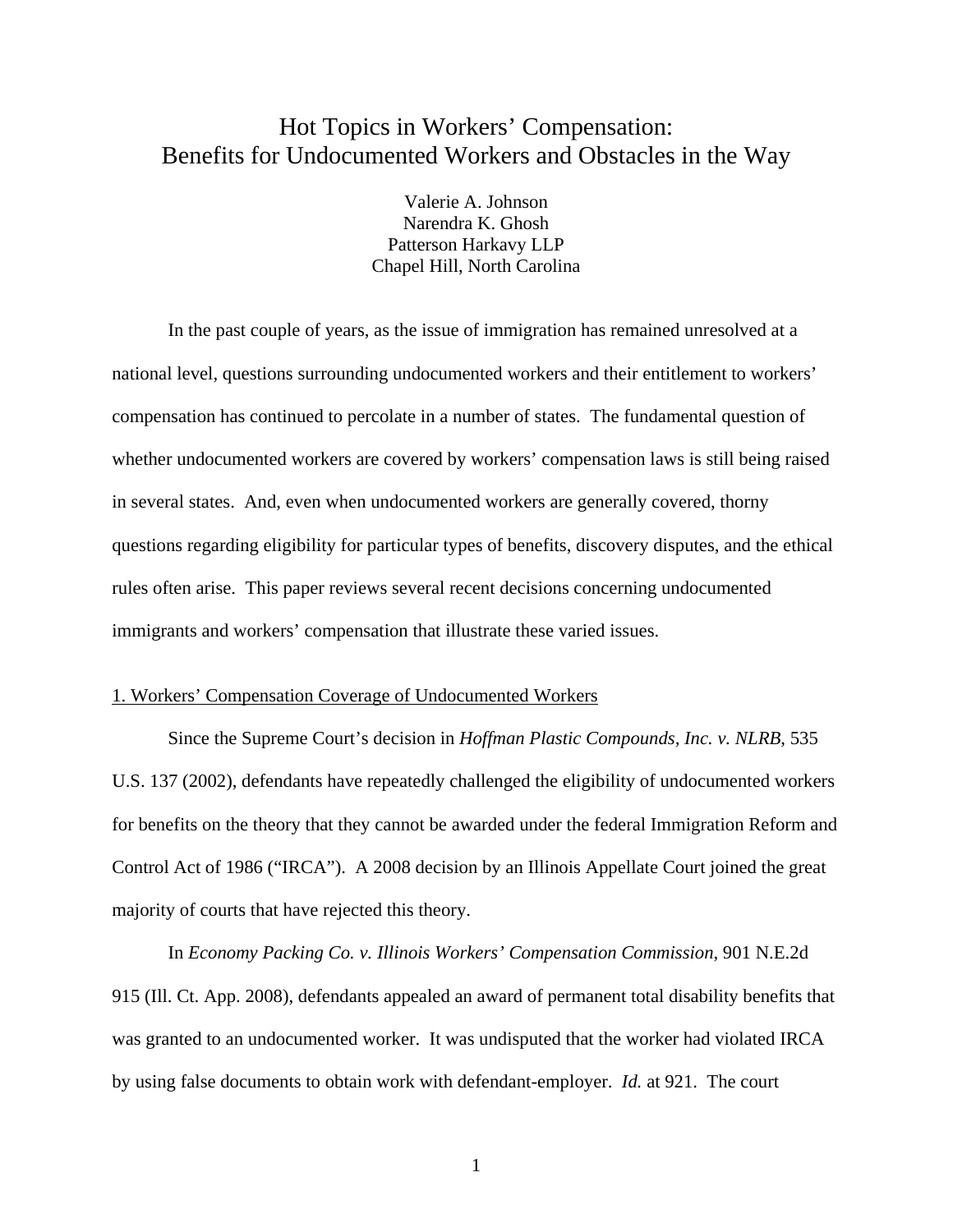examined whether the award of benefits was preempted by IRCA, either as a matter of express, field, or conflict preemption. IRCA's express preemption clause clearly does not cover workers' compensation laws. *Id.* There is no evidence that Congress intended IRCA to supersede state workers' compensation laws, and the legislative history, if fact, shows that it did not. *Id.* at 922. Finally, unlike the NLRA back pay benefits at issue in *Hoffman Plastic*, the award of disability benefits "is separate and distinct from any continuing violation of the IRCA and, therefore, does not conflict with federal immigration policy." *Id.* at 923.

 The court also put to rest the idea that workers' compensation benefits attract aliens to work in the United States illegally. It concluded that "benefits in the event of a work-related accident [cannot] realistically be described as an incentive for undocumented aliens to unlawfully enter the United States." *Id.* "Rather, excluding undocumented aliens from receiving certain workers' compensation benefits would relieve employers from providing benefits to such employees, thereby contravening the purpose of the IRCA by creating a financial incentive for employers to hire undocumented workers." *Id.* Accordingly, the court joined the consensus rejecting the argument that IRCA preempts benefits. *Id.* (collecting cases).

 In 2007, South Carolina also joined this consensus in *Curiel v. Enviromental Management Services*, 655 S.E.2d 482 (S.C. 2007). In a short, but efficient decision, the South Carolina Supreme Court rejected the IRCA preemption argument, finding persuasive the North Carolina Court of Appeals in *Ruiz v. Belk Masonry Co.*, 559 S.E.2d 249 (N.C. Ct. App. 2002) (holding that undocumented workers are covered by the state's act), as well as the other states to have ruled the same way.

 Besides IRCA preemption, the other commonly litigated issue about general eligibility is whether a state statute's definition of "employee" includes undocumented workers. In 2005, the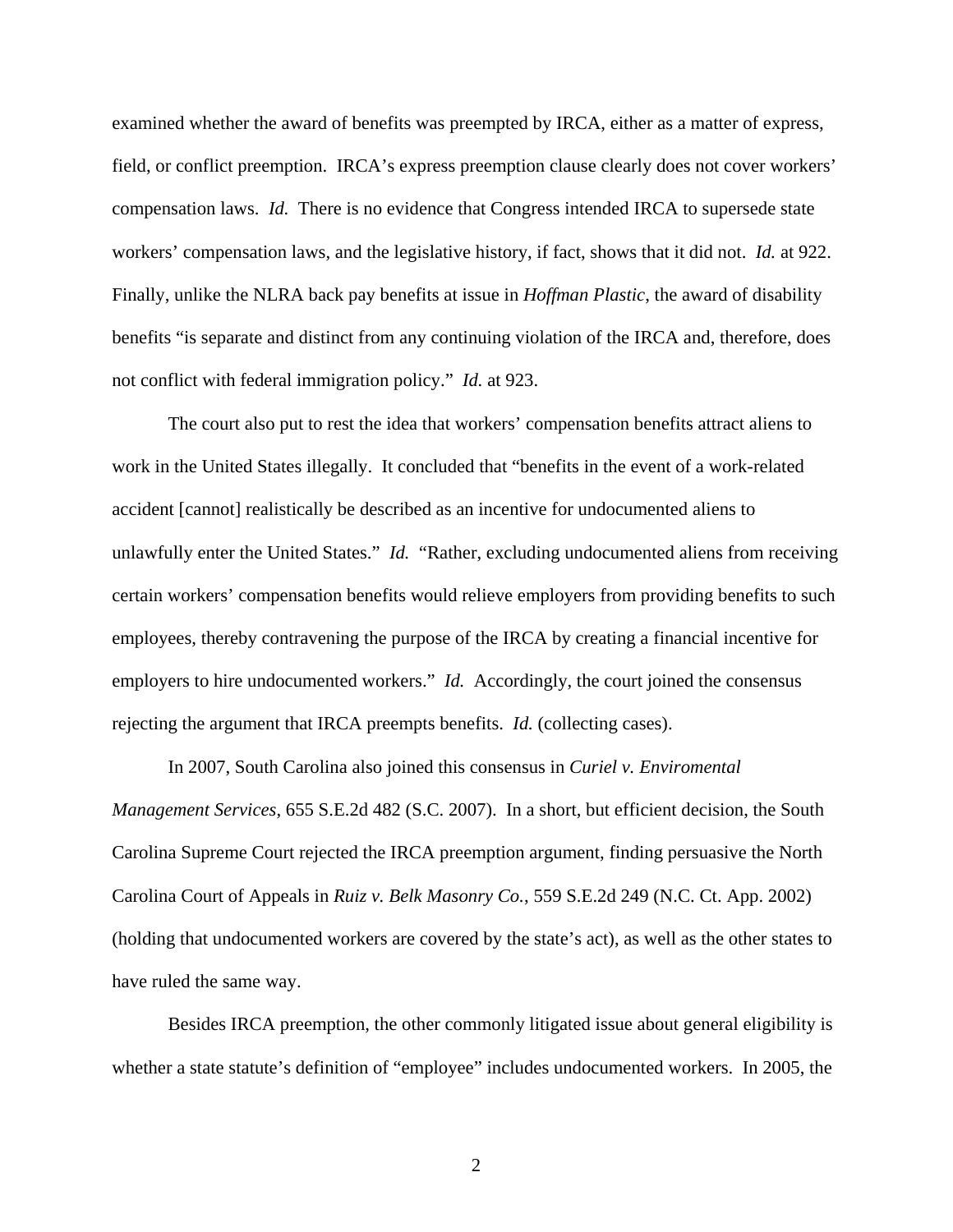Maryland Court of Appeals issued a decision comprehensively discussing the issue. *Design Kitchen & Baths v. Lagos*, 882 A.2d 817 (Md. 2005). Although Maryland's statute did not specifically include "aliens" in its definition of employee, the court had little trouble concluding that aliens, like all others hired to work for an employer, are encompassed within the definition. *Id.* at 824. This interpretation was consistent with the language, legislative history, and purposed of the act. *Id.* at 824-26. The decision joined the overwhelming majority of courts that have ruled the same way, regardless of whether (1) the state statute does not expressly mention aliens, as in Maryland; (2) the statute expressly includes aliens, but does not distinguish between illegal and legal aliens; or (3) the statute expressly covers aliens, "whether lawfully or unlawfully employed." *Id.* at 826 (collecting cases).<sup>[1](#page-2-0)</sup>

 One former exception to this consensus was Virginia. In 1999, the Virginia Supreme Court held that undocumented aliens were not covered under its act in *Granados v. Windson Development Corp.*, 509 S.E.2d 290, 293 (1999). The Virginia legislature quickly responded, however, amending its definition of covered employees to include "aliens and minors . . . whether lawfully or unlawfully employed." Courts have since recognized that the legislature effectively overturned *Granados*. *See, e.g.*, *Marblex Design Int'l, Inc. v. Erie Ins. Prop.-Cas. Co.*, 678 S.E.2d 276, 279 (Va. Ct. App. 2009) ("[I]t is clear the legislature was aware of the decision in *Granados* and specifically chose to change the law with respect to the availability of workers' compensation benefits to illegal aliens.").

 Finally, one potential exception is Arizona, where in 2006, a lone concurrence not accepted by the majority of the Arizona Court of Appeals held that the state statute did not cover

 $\overline{a}$ 

<span id="page-2-0"></span> $1$  The lone outlier amongst the states is Wyoming, where undocumented aliens can be excluded from coverage because the state statute defines employees to only include "legally employed minors and aliens authorized to work by the United States department of justice, immigration and naturalization service." *Felix v. State ex rel., Wyoming Workers' Safety and Compensation Div.*, 986 P.2d 161, 164 (Wyo.1999).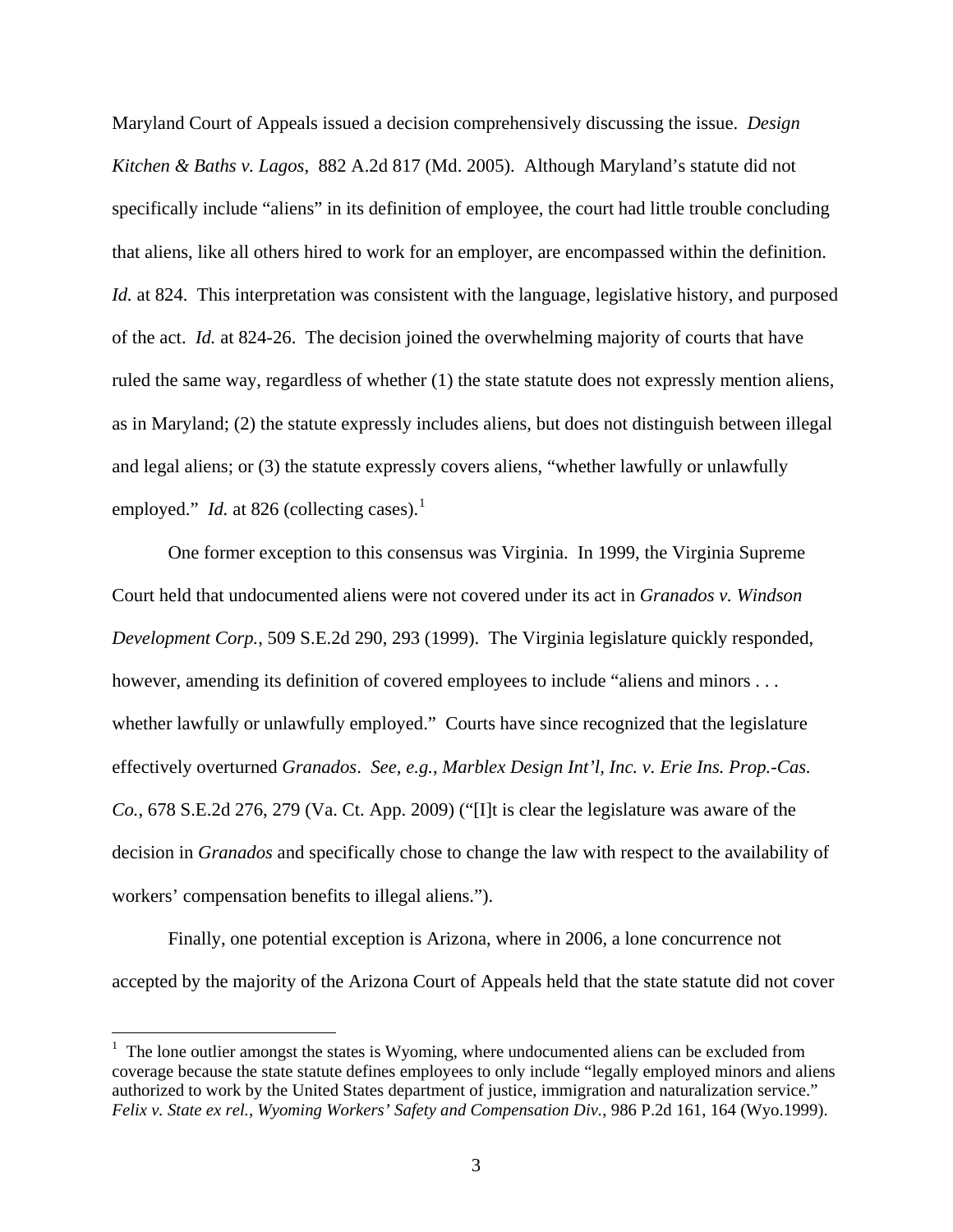undocumented workers. *Gamez v. Indus. Comm'n of Az.*, 141 P.3d 794, 796-805 (Ariz. Ct. App. 2006) (Barker, J., concurring). The concurring opinion is somewhat of a stretch, though, as the act's definition of employees includes "aliens and minors whether legally or illegally permitted to work." Ariz. Rev. Stat. § 23-901(6)(b).

#### 2. Eligibility for Particular Benefits

 While undocumented workers may be covered by workers' compensation, their entitlement to particular types of benefits may still be affected by their immigration status. One issue that frequently arises is how to apply a disability standard that normally is satisfied by showing that an injured worker cannot find a job in the marketplace. As an undocumented worker cannot legally find another job, the standard cannot be applied in the typical fashion.

 The Illinois court in *Economy Packing* addressed this issue as well. The court held that in order to demonstrate an inability to work, "an undocumented alien has the initial burden of proving that she cannot sustain regular employment in a well-known branch of the labor market without regard to her undocumented status." *Economy Packing*, 901 N.E.2d at 925. "The burden then shifts to the employer to produce sufficient evidence that suitable jobs would be regularly and continuously available to the undocumented alien but for her legal inability to obtain employment." *Id.* (emphasis added). The court borrowed this standard for undocumented workers from North Carolina, which adopted it in 2002. *See Gayton v. Gage Carolina Metals Inc.*, 560 S.E.2d 870, 873 (N.C. Ct. App. 2002).

 Arguably consistent with that standard is a recent case from Georgia. In *Martines v. Worley & Sons Construction*, 628 S.E.2d 113 (Ga. Ct. App. 2006), the Georgia Court of Appeals confronted the situation where an undocumented, injured worker was offered a position driving a truck and that required a driver's license, which the worker could not qualify for. The court held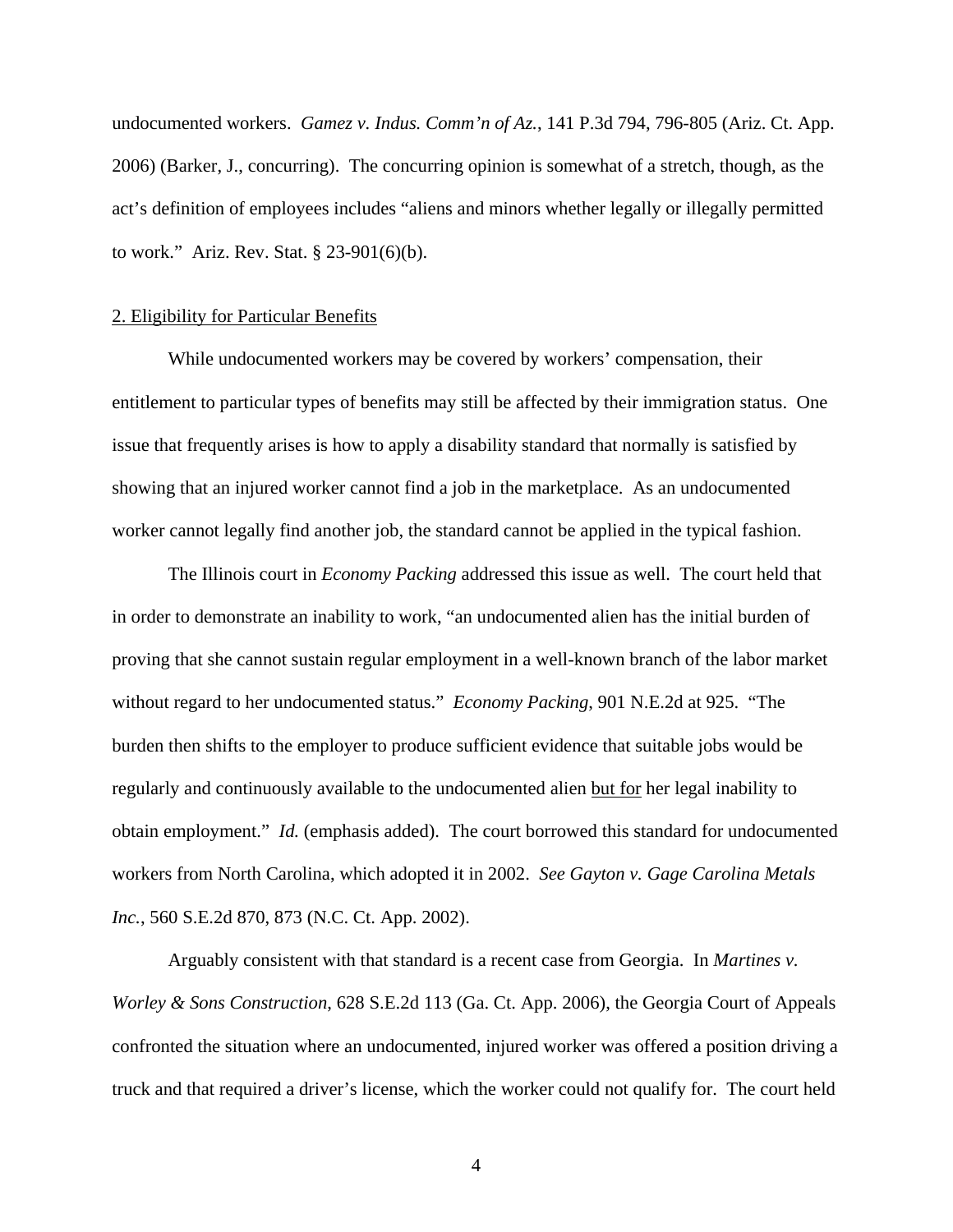that because it was the worker's illegal immigration status that caused him not to take the proffered employment, his refusal was not "justified" under the statute, and the worker was therefore not entitled to further disability benefits. *Id.* at 117. The court indicated, however, that if the worker "had a physical limitation or a lack of ability or skill which prevented him from physically performing the job," the result would have been different. *Id.*

 A second issue that often arises is whether undocumented workers are entitled to vocational rehabilitation benefits. In *Ortiz v. Cement Products, Inc.*, 708 N.W.2d 610 (Neb. 2005), the Nebraska Supreme Court held that an undocumented worker was not entitled to vocational rehabilitation services because he intended to remain in the United States and could not be lawfully employed. *Id.* at 613. In *Ramroop v. Flexo-Craft Printing, Inc.*, 896 N.E.2d 69 (N.Y. 2008), the New York Court of Appeals went one step further. Additional disability benefits under the state statute's section  $15(3)(v)$  are dependent on the worker participating in a vocational rehabilitation program. *Id.* at 71. The court held that because the worker was undocumented, he could not participate in an rehabilitation program, and could not receive the additional disability benefits. *Id.* at 72.

 On the other hand, not all courts see the issue of vocational rehab in such simple terms. For instance, the North Carolina Court of Appeals agreed with defendants that vocational rehabilitation for undocumented workers may not include recruitment for or referrals to actual jobs if such actions would violate IRCA. *Gayton*, 560 S.E.2d at 873. But, other forms of rehabilitation, such as teaching an employee new work skills, teaching an employee to speak and read English, counseling, job analysis, analysis of transferable skills, job-seeking skills training, or vocational exploration would still be viable. *Id.* These types of rehabilitation may be required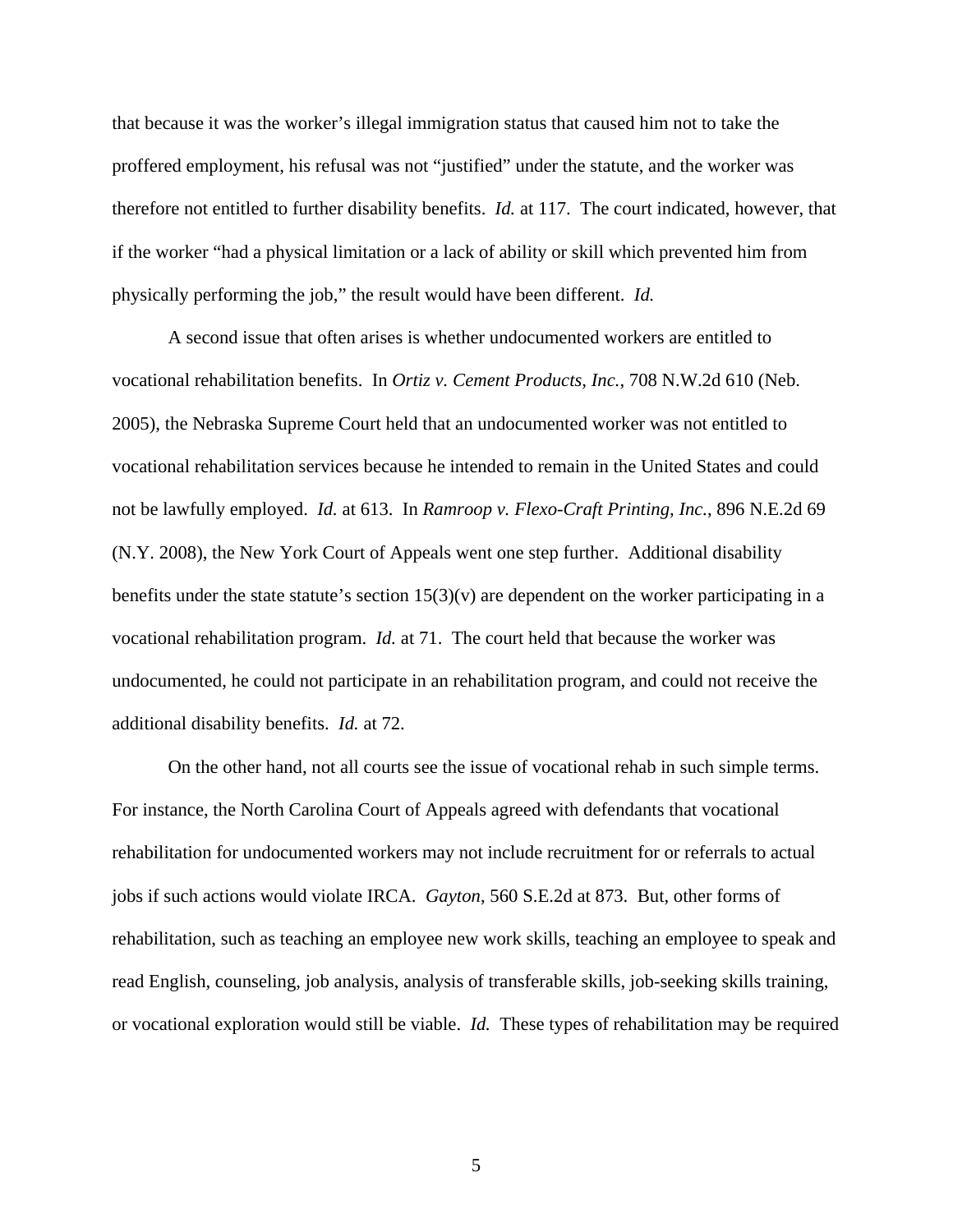because the "employer still has the burden of returning the employee to a state where 'but for' the illegal status, the employee could obtain employment." *Id.* at 874.

#### 3. Discovery of Citizenship Status

 Once cases are initiated on behalf of undocumented workers, defendants may ask workers in discovery about their citizenship status, social security number, and use of false documents. Often, these same employers were not very interested in knowing the worker's true immigration status while she was working, but their attention tends to get more focused when a workers' compensation claim is filed. Special care must be taken in responding to these discovery requests because it certainly may not be in the client's best interest to voluntarily disclose her status. Such disclosures may result in both deportation and criminal prosecution.

 These types of discovery disputes have been addressed by a number of courts in the contexts of employment laws other than workers' compensation. A recent decision on the topic was recently issued by a New Jersey appellate court in *Serrano v. Underground Utilities Corp.*, 970 A.2d 1054 (N.J. Super. Ct. App. Div. 2009). The case involved a potential class action lawsuit under the state's wage and hour law. The trial court had allowed discovery of the plaintiffs' status and use of citizenship-related documents. *Id.* at 1061. On appeal, the court noted that undocumented workers were covered by the states wage and hour law, just as they were covered by the state's workers' compensation system. *Id.* at 1064. Nonetheless, defendants sought the status-related information on the grounds that obtaining work with false documents was a valid basis for attacking the plaintiffs' credibility. *Id.* at 1067.

 In response, the court concluded that status-related inquiries for immigrant plaintiffs "may have a chilling effect on those litigants when they attempt to vindicate their legal interests in the courts of our nation." *Id.* at 1065. Surveying litigated cases of employer retaliation, the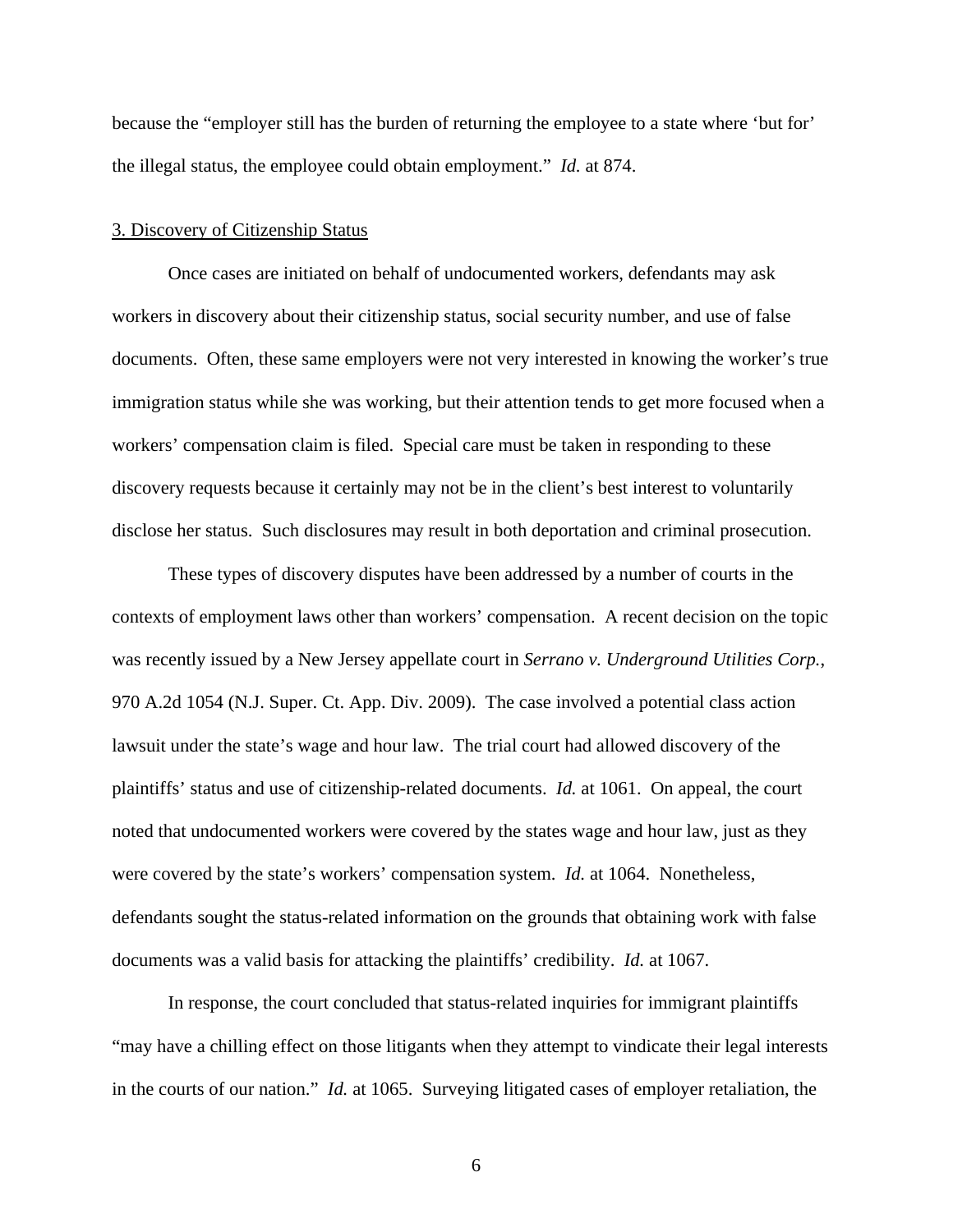court found that the fear that disclosures could lead to deportation or prosecution to be "realistic concerns." *Id.* Thus, other courts had denied defendants' requests to discover the addresses, Social Security numbers, and driver's license numbers of plaintiffs in employment actions. *Id.* at 1066 (collecting cases and law review articles). The court also noted that such evidence could be unduly prejudicial if presented during trial. *Id.* at 1067. Therefore, striking a balance in the case before it, the court barred the defendants from making any status-related inquiries unless they could proffer a compelling basis for the inquiries. *Id.* at 1071. On remand, there would be a presumption against such inquiries. *Id.* at 1071 n.8.

 Applying these principles to workers' compensation, it should certainly be argued that a plaintiff's citizenship status and use of false documents is irrelevant to the proceedings, and any status-related inquiries should be disallowed. As shown in Section 1, *supra*, a plaintiff's status will be irrelevant in awarding benefits in many, if not most cases. Defendants may still try to bring in status evidence on credibility grounds, but the undue prejudice and legitimate concerns about disclosure should outweigh such arguments.

 More difficult situations arise when particular benefits do depend on status. *See* Section 2, *supra*. In that case, careful deliberation will probably be needed to determine whether the potential value of seeking such benefits outweigh the potential costs of disclosure. Protective orders can be sought when faced with status-related requests so that a ruling on relevance can be had before deciding whether to disclose status, plead the Fifth Amendment, or modify the claim for benefits.

#### 4. Ethical Quandaries for Lawyers Representing Undocumented Workers

 When bringing cases on behalf of undocumented workers, lawyers often face very tricky situations under the ethics rules. As undocumented workers work under names and with social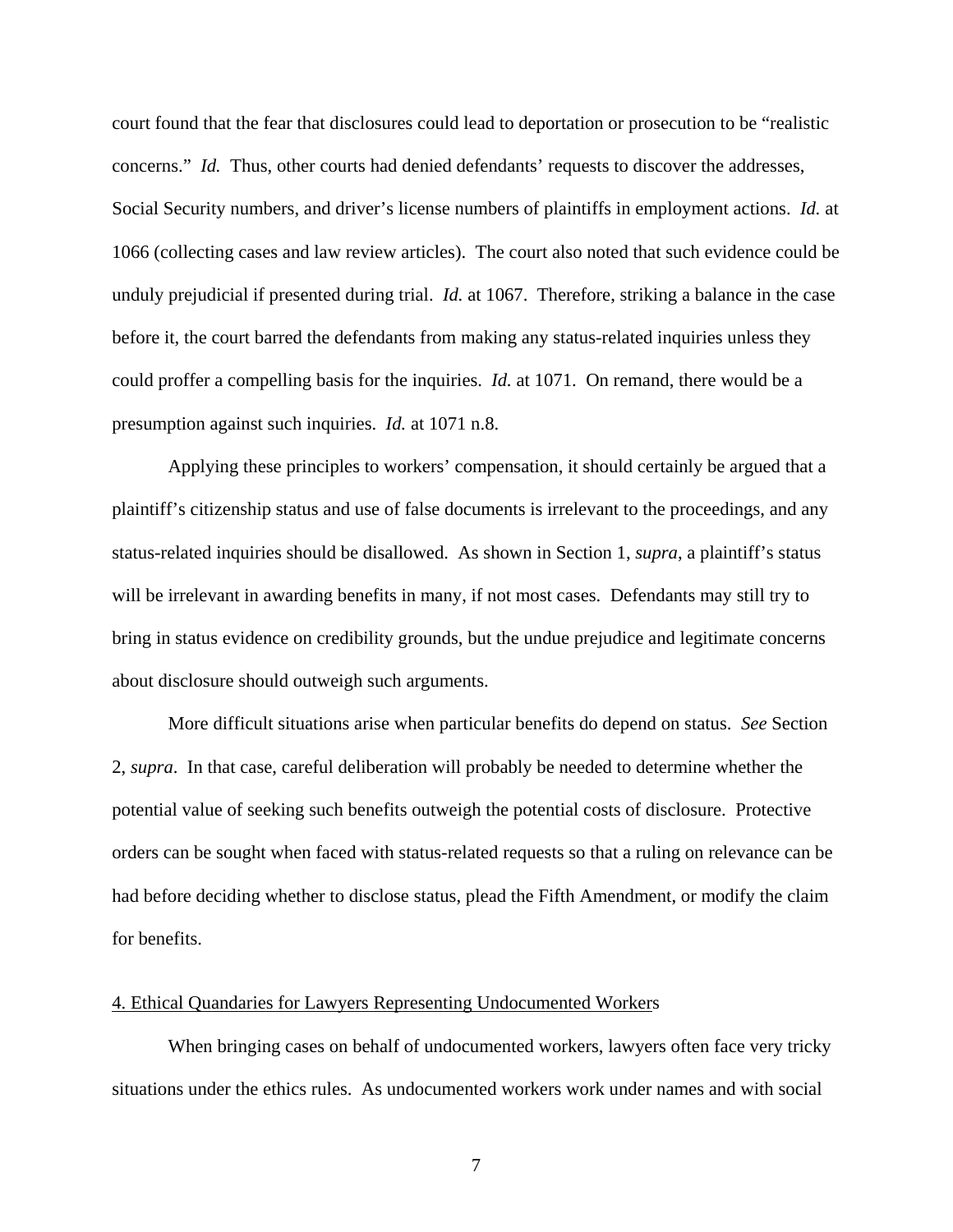security numbers not their own, the difficult ethical situations often revolve around the use of the assumed names and social security numbers during the litigation. A recent formal ethics opinion by North Carolina State Bar sheds a little light on these issues, but leaves many questions open.

 On April 25, 2008, the North Carolina State Bar issued a formal ethics opinion that responded to the following inquiry: "In a workers' compensation action, what duties does a lawyer have to the court if the lawyer learns that his client, who is an undocumented worker, has been using an alias and that the court documents have been filed under the alias rather than the client's legal name?"<sup>[2](#page-7-0)</sup> The inquiry raises competing concerns between the lawyer's duty to protect client confidentiality and the duty of candor to a tribunal.

 The opinion concluded that, under Rule 3.3(a)(1), "If the client's name is an issue of material fact in the workers' compensation action, then the lawyer has a duty to correct the filed court documents." While the committee noted that a worker's status may not affect her right to compensation, it also noted that it may raise a question of credibility. But, ultimately, deciding whether the client's use of an alias is a material fact was outside the purview of the Ethics Committee.

 On the other hand, the opinion also concluded that materiality does not affect the lawyer's duty to refrain from offering false evidence in the future under Rule 3.3(a)(3). "Therefore, the lawyer would be prohibited from introducing any evidence in support of the proposition that the alias is the client's true name, including the client's own testimony."

 North Carolina courts have not yet addressed the materiality of a client's name in a workers' compensation action, but other state courts have. In *Doe v. Kansas Department of Human Resources*, 90 P.3d 940 (Kan. 2004), the Kansas Supreme Court held that the plaintiff's identity was a material fact because knowledge of her identity was needed by the defendants to

<span id="page-7-0"></span><sup>&</sup>lt;sup>2</sup> The opinion, 2008 Formal Ethics Opinion 1, can be found at http://www.ncbar.gov/ethics/.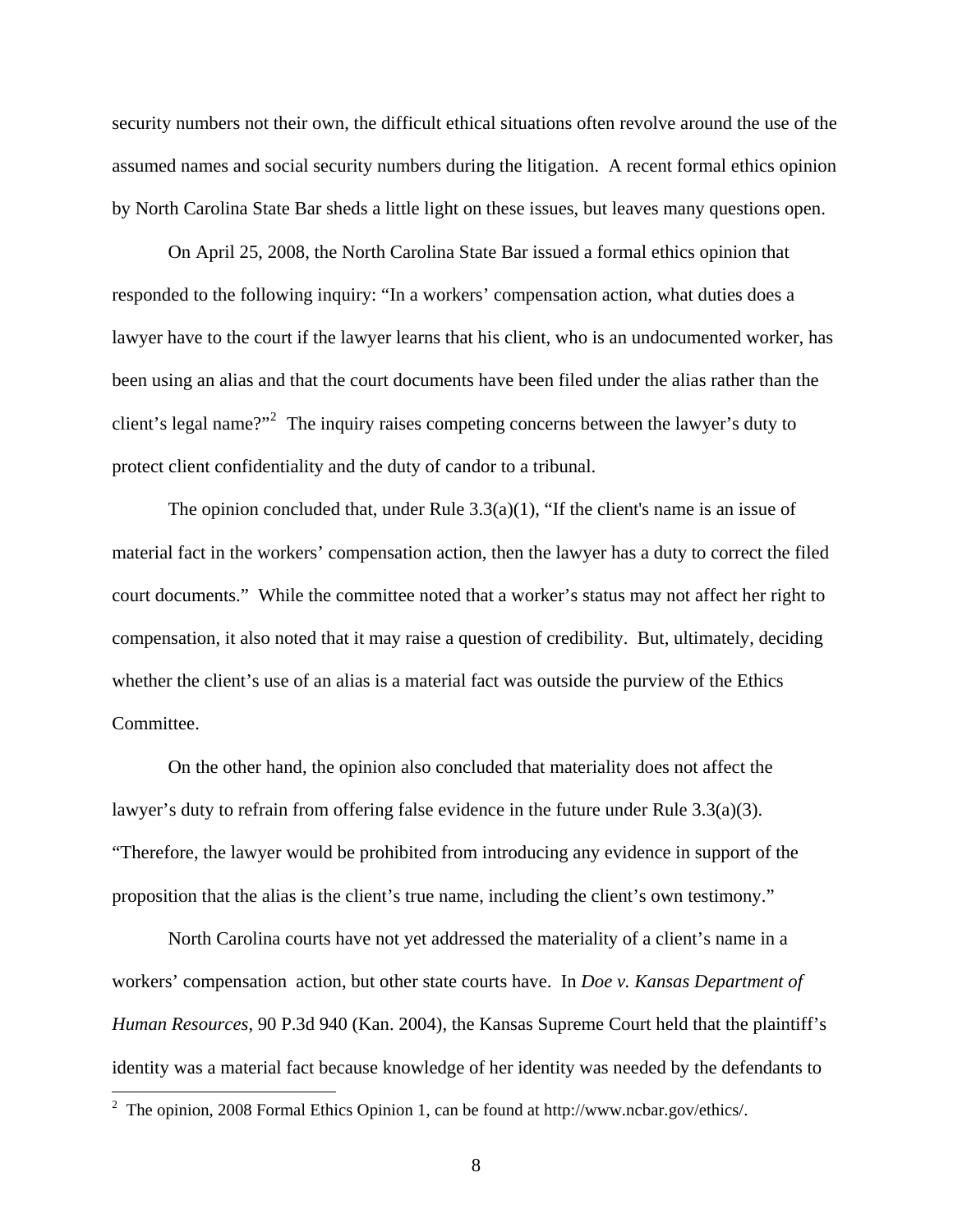obtain and verify her medical and work history. *Id.* at 948. The court affirmed the imposition of penalties on the plaintiff because she misrepresented her identity during the workers' compensation proceedings, even though the employer knew or should have known that she was an undocumented worker. *Id.* at 950. Similarly, in *Rodriguez v. Bollinger Gulf Repair*, 985 So. 2d 305 (La. Ct. App. 2008), a Louisiana appellate court affirmed the dismissal of an undocumented worker's lawsuit against his employer because the worker had misrepresented his name and place of birth during the lawsuit. *Id.* at 308.

 So, while the client's name may be a material fact, there is some authority that a social security number should not be considered material because it cannot be required in the first place for a claim. In *Florida Division of Workers' Compensation v. Cagnoli*, 914 So. 2d 950 (Fla. 2005), the Florida Supreme Court addressed the question of whether a claimant must provide a social security number in a claim for workers' compensation. The court summarily held that such a requirement is barred by Section 7 of the federal Privacy Act of 1974. *Id.* at 950. With exceptions not applicable in the case, the Act prohibits any government agency from denying "any individual any right, benefit, or privilege provided by law because of such individual's refusal to disclose his social security account number." *Id.* (citing 5 U.S.C. § 552a(a)(1)). Thus, the plaintiff's claim had to be reinstated. *Id.*; *but see Arreola v. Admin. Concepts*, 2009 Fla. App. LEXIS 11323 (Fl. Ct. App. Aug. 14, 2009) (affirming that an undocumented worker was barred from benefits because his use of a false social security number in getting medical treatment constituted fraud for the purpose of obtaining workers' compensation benefits). Armed with this protection, it may be advisable for lawyers, as a matter of course, to resist any attempt to have a client provide a social security number, thus avoiding any difficulties when the client is an undocumented worker.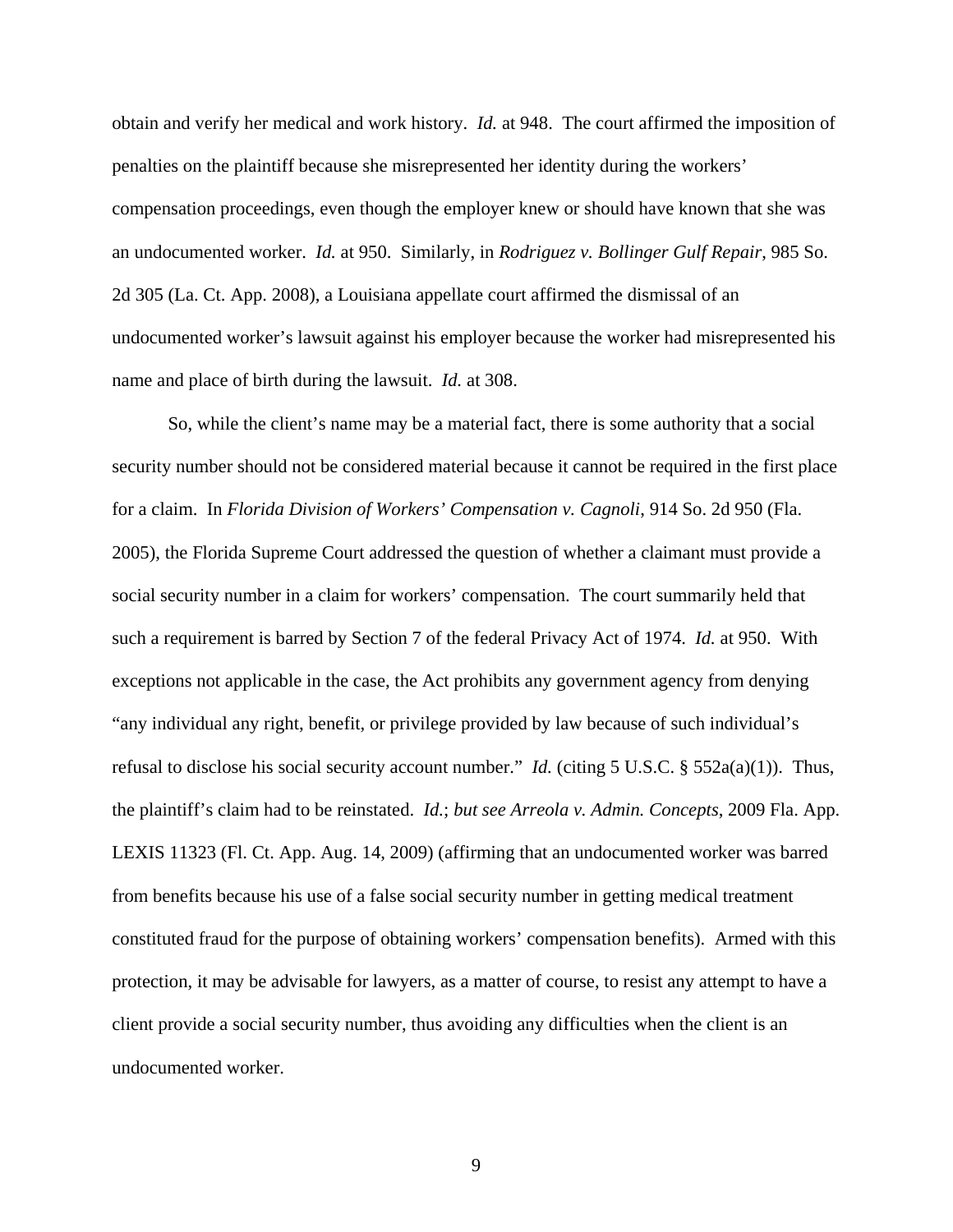The flip side of these issues is the question of whether defendants can report undocumented worker plaintiffs to the immigration authorities. First, such conduct is probably unlawful if it is undertaken because a plaintiff has filed a workers' compensation claim. The anti-retaliation provisions of the National Labor Relations Act and Fair Labor Standards Act have been interpreted to outlaw retaliatory reporting of workers to immigration authorities. *See, e.g.*, *Sure-Tan v. NLRB*, 467 U.S. 883, 895-96 (1984) (NLRA); *Contreras v. Corinthian Vigor Ins. Co.*, 25 F. Supp 2d 1053, 1058-59 (N.D. Cal. 1998) (FLSA). Workers' compensation laws that protect against unlawful retaliation should be interpreted in the same manner.

 Second, such conduct is likely unethical if undertaken to gain an advantage in the workers' compensation proceedings. For instance, in 2005, the North Carolina State Bar issued a formal ethics opinion that "a lawyer may not use the threat of reporting an opposing party or a witness to immigration officials in settlement negotiations on behalf of a client in a civil matter" because the "threat to expose a party's undocumented immigration status serves no other purpose than to gain leverage in the settlement negotiations for a civil dispute and furthers no legitimate interest of our adjudicative system."<sup>[3](#page-9-0)</sup> This reasoning applies with equal force to all stages of a workers' compensation case.

## Conclusion

 While courts may generally be protecting workers' compensation rights of undocumented workers, litigating their cases still presents a host of issues that conscientious lawyers need to think through. In addition to this paper, very useful resources on the topic are provided by the National Employment Law Project (www.nelp.org) and National Immigration Law Center (www.nilc.org). Of particular note is NELP's recent report entitled "Broken Laws, Unprotected

<span id="page-9-0"></span><sup>&</sup>lt;sup>3</sup> The opinion, 2005 Formal Ethics Opinion 3, can be found at http://www.ncbar.gov/ethics/.